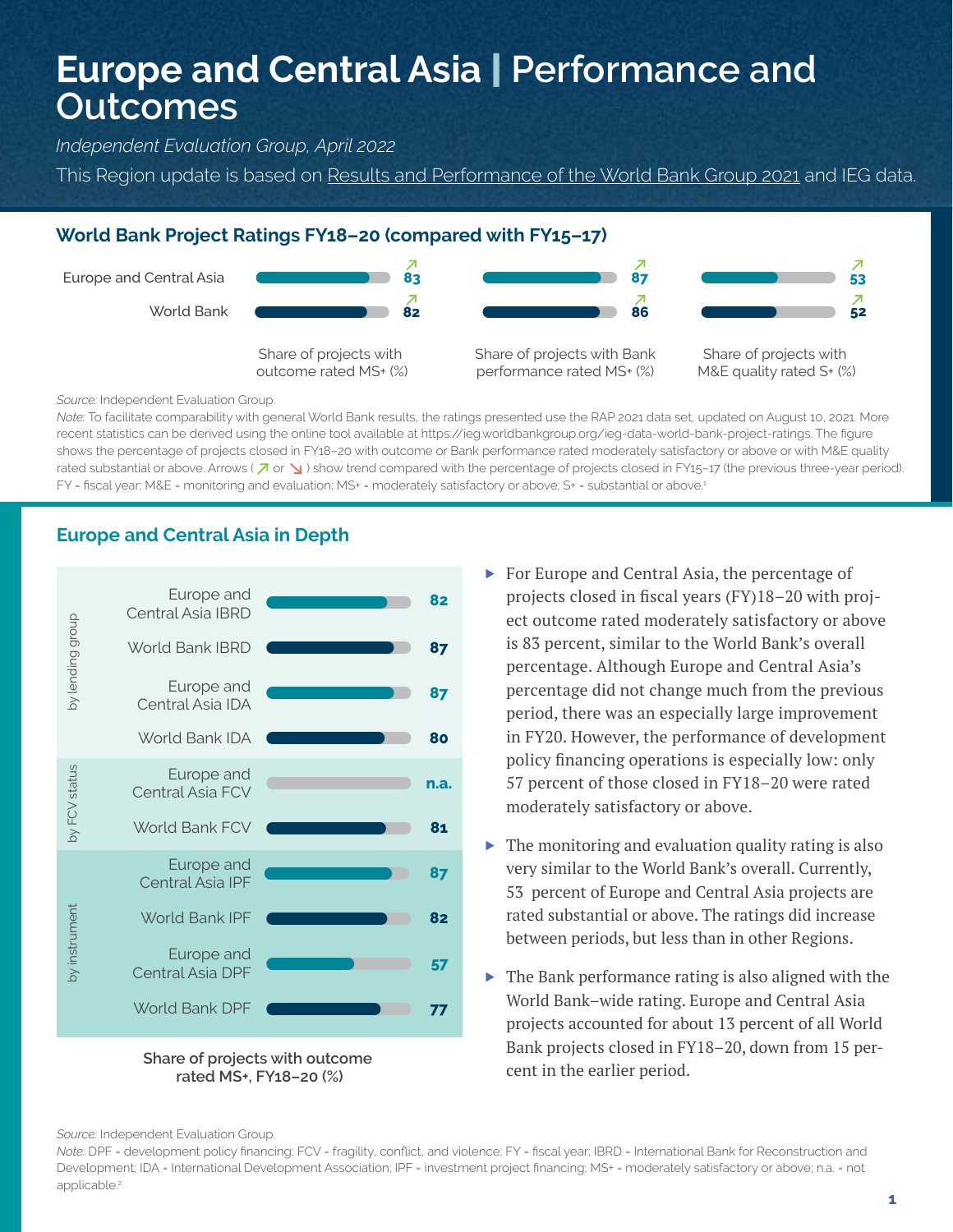## **Project Outcome Ratings over Time, Europe and Central Asia**





*Source:* Independent Evaluation Group. *Note:* MS+ = moderately satisfactory or above.

### Europe and Central Asia Projects, Percentage Distribution of Ratings